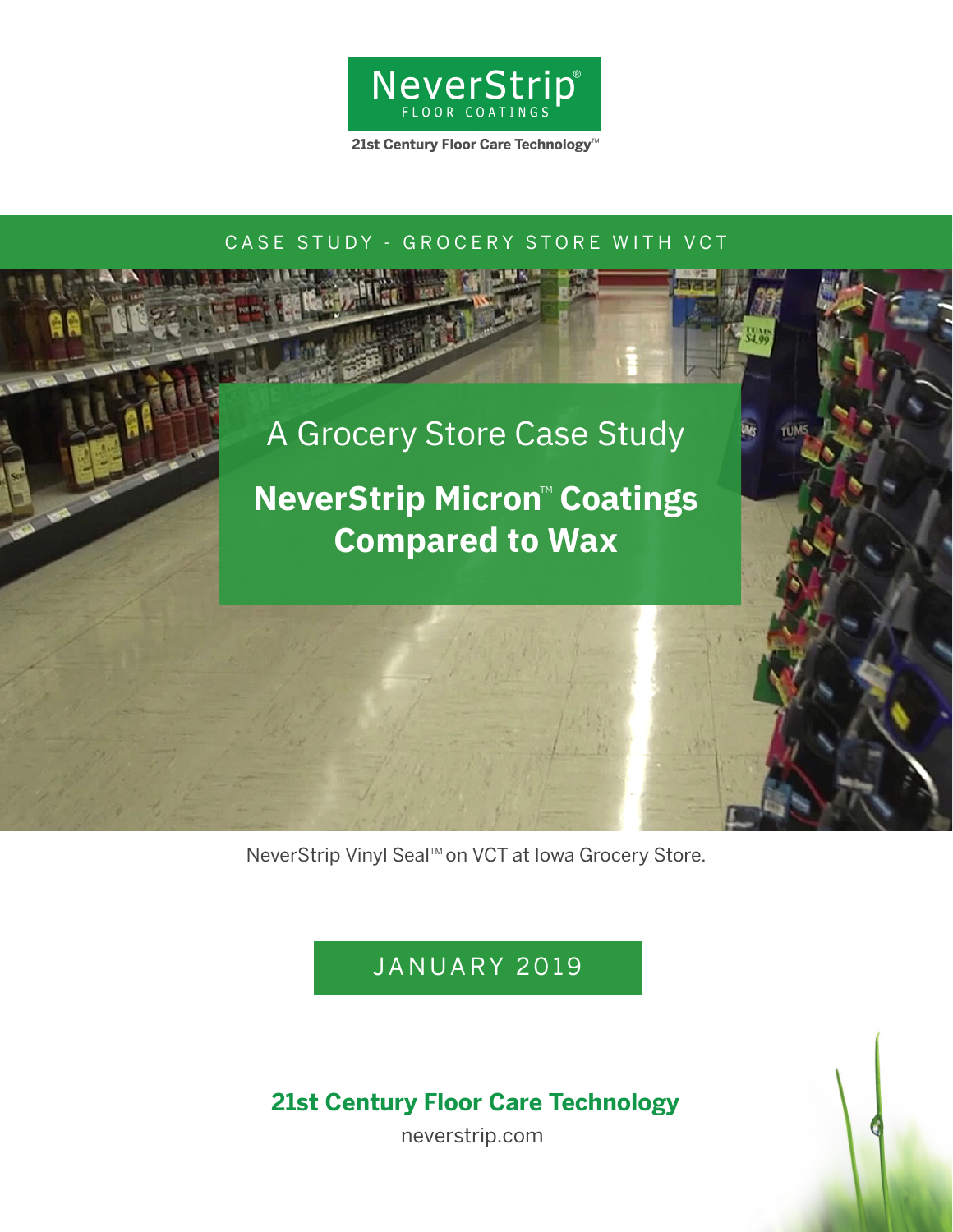

*Click image to view video in browser.*

#### **NeverStrip Micron Case Study**

- **1.** This Case Study examines the Strengths, Weaknesses, Opportunities and Risks of using the NeverStrip Micron coating products on VCT in grocery stores. This Case Study is based on 3 years of actual product use in a 12,000 sq. foot Iowa grocery store.
- **2.** This Case Study compares the use of NeverStrip Micron products to acrylic floor finish ("floor finish, (also called polish or wax") within grocery stores.
- **3.** Wax has dominated grocery store floor care maintenance on VCT and other commercial surfaces for decades due to the products low risk, ease of use, low product cost and refresh-ability.
- **4.** NeverStrip Micron floor coating products have proven their superior performance, cost effectiveness, sustainability, refresh-ability and labor efficiencies compared to wax in these grocery stores and hundreds of other commercial facilities.
- **5.** NeverStrip Micron Coatings are petroleum-free. They are water-based, inorganic and incorporate nano technology. The term Micron refers to the coatings "thinness". One-coat application has a dry film thickness of approximately 2 microns. Two application of Vinyl Seal is the norm.
- **6.** The NeverStrip Micron products are maintained in busy grocery stores using the same floor care tasks as floor finish but with substantially less frequency of each task.

## **Strengths (compared to Floor Finish)**

- **1.** Significantly lowers the cost of maintaining VCT or any resilient or hard surface floor maintained with polish.
- **2.** Lowers floor care costs in all years including the first.
- **3.** Fewer # coats are applied/maintained (50% less, 4 vs. 8 in lowa)
- **4.** Less burnishing (60% less, 2 vs. 7 per week in Iowa)

*Continued on next page*

## **21st Century Floor Care Technology**

neverstrip.com